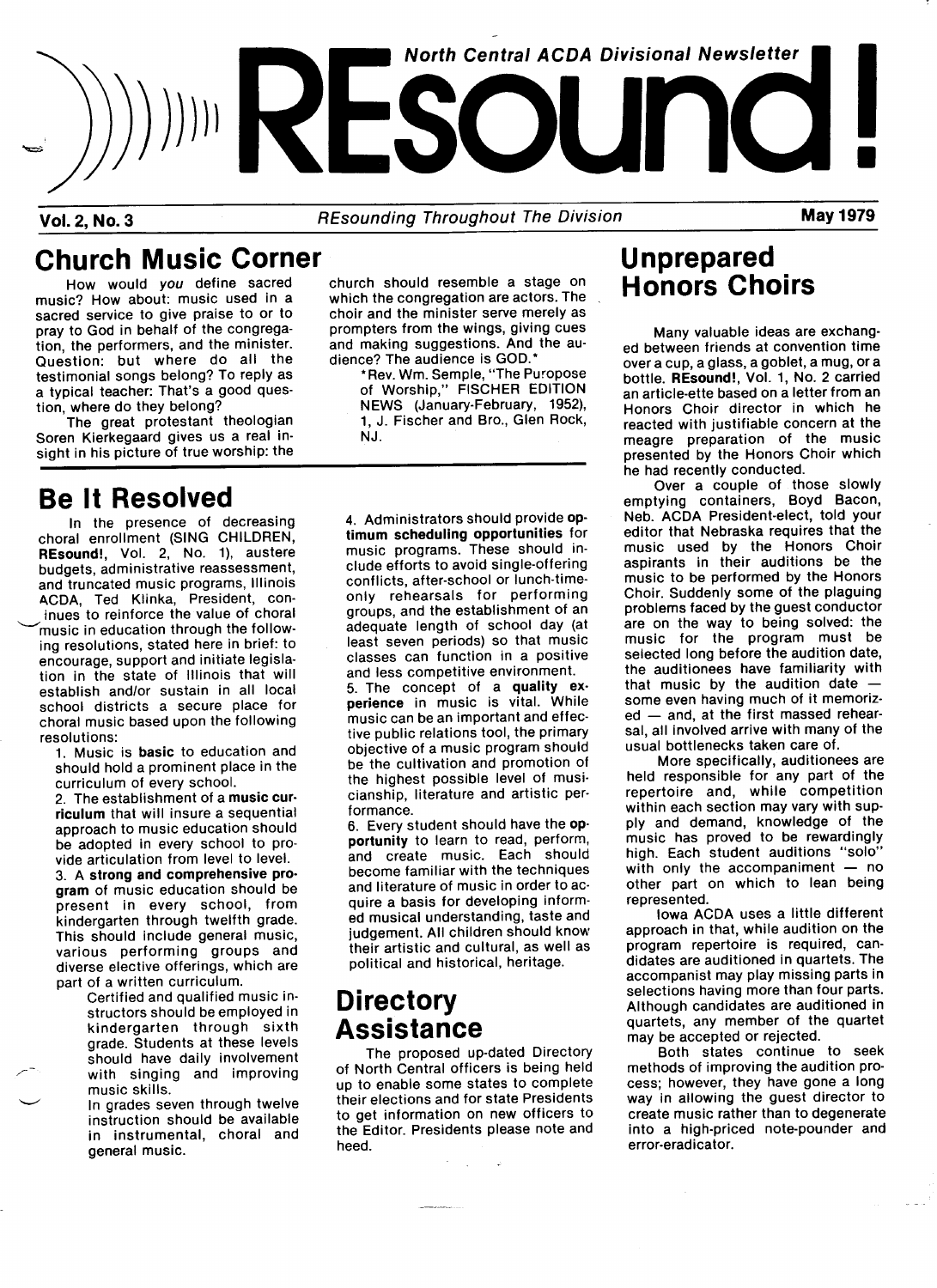

- Madrigal Dinner
- Six Special Interest Sessions
- 15.20 Outstanding Choral Groups

#### 1980 North Central - Performers' Convention

Wisconsin is honored and proud to have the opportunity to host the 1980 North Central ACDA Convention March 6-8 at the beautiful Concourse Hotel, Downtown Madison, Wisconsin. Charles Thomley, Convention Chair, stresses that this convention will offer performer and listener an acoustic and aesthetic setting worthy of musical performance! The excellent choirs chosen to sing will find Bethel Lutheran Church, just steps away from the Concourse, to have the acoustic qualities which will allow for full enjoyment in concert listening and performance. Bethel Lutheran also maintains a 67 rank, three manual, four division, Schantz organ. The magnificent State Capital Rotunda, again only steps away, offers a glorious acoustic experience. Perhaps, you have an exciting program of antiphonal choral works? What a tremendous performance opportunity!

Here Are But A Few Of The Exciting Features Of The Madison 1980 Convention.

- Church Night An evening devoted to problems and concerns of the Church choir director, organist and singer. Topics such as (a) chanting, (b) understanding the Organ, (c) development of the choir program, all followed by an Ecumenical Evensong Service with Paul Manz as the organist!
- Madrigal Dinner For the first time in the history of A.C.D.A. a covention will offer participants a chance to see a first-rate madrigal group present a live madrigal dinner! Convention goers, who have pre-registered for this special feature of the convention, will sit down to enjoy a dinner and performance. The dinner will be given on Friday, March 7th from 5 to 7 p.m. A.C.D.A. directors who presently give madrigal dinners are urged to submit tapes to state presidents on or before the June 1st deadline.
- Six Special Interest Sessions Each session presented twice for the benefit of convention goers! .
- Honors Choir Open Rehearsals And Performance Ken Jennings, conductor of the famed St. 0laf Choir, will work with an honors choir made up of a quartet of singers from every college and university from within the state of Wisconsin. All rehearsal sessions will be open and will continue throughout the three day convention. The convention will close on March 8th with a special performance by the honors choir.
- 15-20 Exciting Choral Groups See and hear the best choirs from within the lo-state division perform in an acoustic setting worthy of musical performance! Start making plans now to attend the North Central 1980 Convention - a performers convetion!

David Saladino, Publicity Chair 630 W. Spring St. Appleton, Wl 54911 PH. 731-5791

#### **Editor's Edifice-**

"Well, that one came off pretty well," reflected the conductor of last evening's presentation of Brahms'. A German Requiem by the community choral society, orchestra, and hired soloists. The latter had done a fine job. The baritone, who had one of those solid, stentorian sounds, was one of those fellows who dearly loved to make

music; sensitive, sensible, and altogether pleasant to work with. The soprano? Ah, yes, there was a fine lyric voice. Sigmund Pomberg is known to have said that he could tell a good voice when he saw one. This one was no exception to his observation, either vocally or physically - and without any trace of temperament.

Although the soloists for performances of great choral works by this modest organization are selected without audition  $-$  being hired primarily on the basis of general information and recommendations because the budget for private auditions does not equal the musical enthusiasm of the  $m$ embership  $-$  our director felt quite elated at his good fortune in the current slate of soloists.

But then he shifted uneasily, harking ruefully back to some of the voices hired for previous performances by the choral society. There was the stringbean basso who threw a musical curve at the orchestra, and the trumpeter by springing a new orchestration of "The Trumpet Shall Sound" on them - this one in the key of "C"  $-$  with but one lonesome rehearsal for them to get their sights pulled down a whole step. And what about the baritone who managed to stay thoroughly confused through most of the third section of a previous presentation of Brahms'  $F$ equiem? Also the lanky contralto well, not really a contralto, but certainly  $lankv - who$  took highly vocal exception to the director's suggested tempo for "0 Thou That TeHest Good Tidings." Then there were the tenors  $$ two of them, no less - who managed to get lost in "Every Valley Shall Be Exalted" with their scores right in front of their vocal chords. Oh, yes, and the sopranos in endless variety who ran the gamut of tempos on the treacherously beautiful "Rejoice Greatly, 0 Daughter of Zion," trying to make it through with some degree of accuracy, after splitting phrases between sixteenth notes and juxaposing words to fit. It is interesting to note that these people, all, are at least semiprofessional solosits, holding responsible positions in large city churches.

The contrast between the soloists for the recent Brahms and for some of the earlier productions is startling and thought-provoking, especially to the conductor who is faced consistently with minimum rehearsal time, with imported orchestra members, and with soloists, most of whose musical reputations must be accepted without audition.

Just what can a director expect when he and the officers of the chorus hire solo voices? Does the rental of a voice entitle the local group to the dubious honor of temperament, maladjusted tempos, left-handed phrases, and tampered texts? Or is the director supposed to be a supreme authority whose concepts of tempos, rhythmic adjustments, and phrasing are to be superimposed upon the performing soloists with little thought of, and no consideration for, their personal vocal problems and limitations, let alone their individual musical opinions?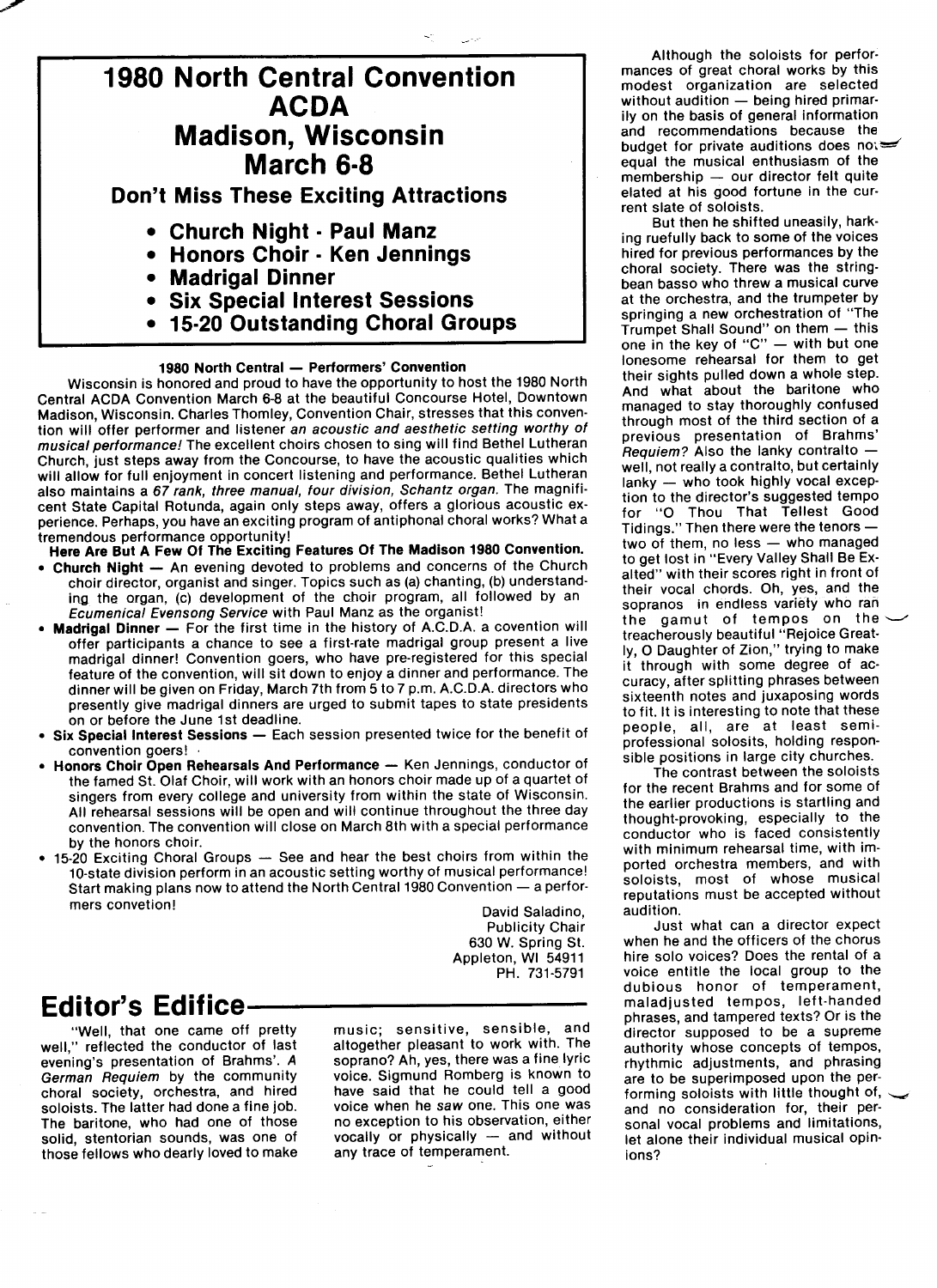Or is there, perhaps, some common meeting ground, some point of amicable compromise at which the individual convictions and vocal poten- `ial of the soloists may be accomiodated in the larger frame of the con- Lnguctor's training, attitudes, and aspirations for an inspiring and authentic performance?

This is a vital question to all conductors and soloists who can meet on-Iy briefly for rehearsal and for the possible exchange of concepts and compromise before all the elements of the final performance must be put into place, with visions and aspirations for artistic and achievement.

#### CHORAL AND ORGAN GulDE, Oclober 1960

John Nelson, musical director of the Indianapolis Symphony, conducted several practical workshop-lecturedemonstrations of technics in the conducting of recitatives with selected conductors, soloists, and a small orchestra of members from the Kansas City Philharmonic Orchestra at the recent National Convention. Although your editor wailed in anguish at his own varied experiences recounted in the foregoing article, he was comforted in the assurance by John that the director is the ultimate authority over soloists, chorus, and orchestraqualified to the extent that the director should consult with soloists and oruhestra (particularly the concert master) to exchange mutual concepts and to understand mutual problems before the combined rehearsals begin.

He warns the choral-directorturned-orchestral, "Don't talk to the orchestra personnel in high-blown, fanciful language. They are practical musi $cians - just tell them what you want$ them to do." And you'd better be sure what you want them to do.

Pemember the story of the well-todo mid-western musical dilettante who hired a famous eastern orchestra to play a concert in his home town and under his own personal direction. During his limited rehearsal time, he became more and more disturbed at the orchestra's seeming failure to grasp the implication of his direction and finally took them to task for their lack of perceptivity, "Play the way I direct," he challenged them. The concert master looked him, barely tolerantly, in the eye and warned, "If you're not careful, we will." Know what you want and how to get it.

> John R. Van Nice, Editor Findlay College Findlay, OH 45840

Seven last words: We never did it that way before.

# **North Central Division Convention TAPES**

Choir directors from the 10 state division are reminded that the deadline for sending audition tapes for the 1980 North Central Convention in Madison, Wisconsin is June 1st, 1979. Tapes must be received by state presidents on or before the 1st deadline. Following are the tape specifications:

- A. Must be 7" reel type, 71/2 IPS speed, monaural or stereo
- 8. Total recording not over 15 minutes (excerpts preferred)
- C. College/University/Conservatory groups must submit a selection from each of three years: 1976-77, 77-78, 78-79
- D. High School groups must submit a selection from each of two years: 1977-78, 78-79
- E. All other groups must submit a selection from 1978-79; selections from previous years may or may not be included
- F. Put your name and address on the tape container to aid in its return

The January 1979 issue of REsound! contains a full application for choral performance. Don't miss the opportunity to submit a tape for the 1980 convention  $-$  a PERFORMER'S CONVENTION!

|                   |                  | <b>Calendar</b>                                                                                                                                                                                   |
|-------------------|------------------|---------------------------------------------------------------------------------------------------------------------------------------------------------------------------------------------------|
|                   |                  |                                                                                                                                                                                                   |
| July              | <b>INDIANA</b>   | ACDA Summer Conference, Contact Mike Wade<br>after May 6 for specific dates. 7002 Fillmore, Mer-<br>rillville, IN 46401. Home: 219-769-4435.                                                      |
| <b>July 13-14</b> | <b>NEBRASKA</b>  | NCDA Summer Convention, Yancey Hotel, Grand<br>Island. Contact Fran Wilson, 3411 Avenue M,<br>Kearney 68847. Home: 308-234-5676.                                                                  |
| <b>July 23-24</b> | OHIO             | Ohio ACDA Summer Conference, Akron U., Akron.<br>Howard Swan clinician, Members desiring<br>undergraduate-graduate credit add the dates July 22<br>& 25. Frank Jacobs, chairman.                  |
| <b>July 22-27</b> | S. DAKOTA        | SD-ACDA-sponsored All State Honors Choir Music<br>Camp. Claude Zetty, Trinity U., guest conductor.<br>Contact Milo Pietz, 1020 Nevada, S.W., Huron<br>57350. Home: 605-352-4322.                  |
| October 28        | <b>INDIANA</b>   | IMEA All State Choir, Warren Central High School<br>Indianapolis.                                                                                                                                 |
| November 2-3      | OHIO             | Ohio ACDA Mid-Winter Conference, Columbus.<br>John Carter, Chairman, 1363 C Frasure Drive,<br>Newark 43055.                                                                                       |
| November 17       | <b>MINNESOTA</b> | Minnesota State ACDA Convention, St. Olaf Col-<br>lege, Northfield. Special Session: St. Olaf College<br>Manitou Singers (Women's Voices) in open rehear-<br>sal under direction of Alice Larson. |
|                   |                  | 1980                                                                                                                                                                                              |
| March 6-8         | <b>WISCONSIN</b> | North Central ACDA Division Convention, Con-<br>course Hotel, Madison, Convention Chairman,<br>Charles Thomley 6606 Schneider Place,<br>McFarland 53558.                                          |
| <b>July 20-22</b> | OHIO             | Ohio ACDA Summer Convention. Contact Dr. Mar-<br>tha Wurtz, Wright State University, Dayton.                                                                                                      |
|                   |                  | 1981                                                                                                                                                                                              |
| <b>July 19-21</b> | OHIO             | <b>Ohio ACDA Summer Convention, Contact Maurice</b><br>Casey, Ohio State University, Columbus.                                                                                                    |

The NC Presidents' Council has reaffirmed its directive that only ACDA-sponsored events are to be included in the Calendar. Will all Presidents and news editors kindly see that this sponsorship is indicated in the information which the editor receives so that he can be assured of its authenticity.